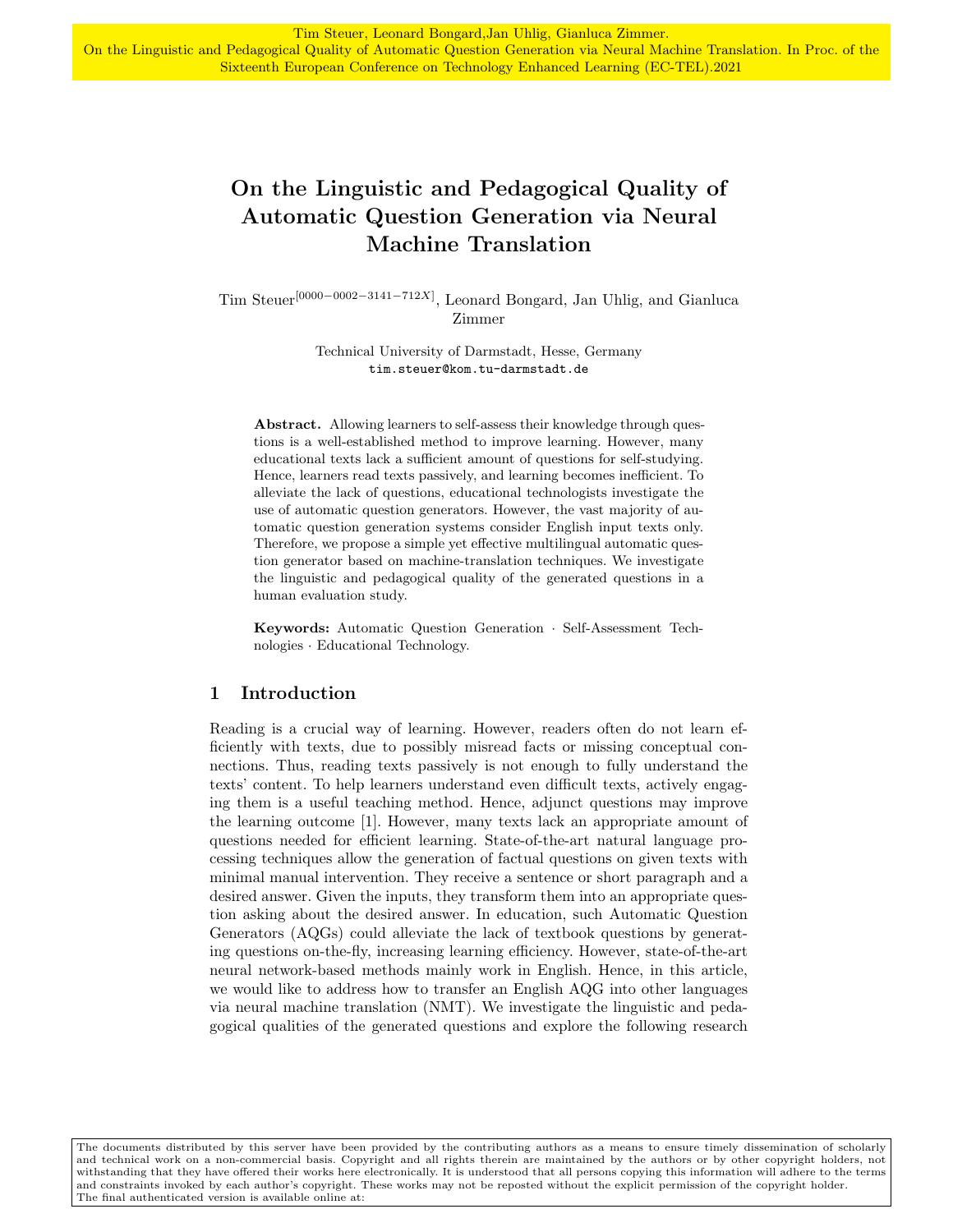question (RQ): To what extent can a combination of NMT and AQG be utilized to generate linguistically and pedagogically sound questions about texts?

# 2 Related Work

The research field around AQG has recently shifted from rule-based (e.g. [7]) and template-based approaches (e.g. [10]) towards neural network-based models [5]. The main reason is the superior language generation capabilities of neural models compared to rule-based models [5]. State-of-the-art systems apply largescale language model pre-training before fine-tuning on SQuAD to improve the general English token prediction capabilities before predicting the task [4]. In education, the LearningQ [2] and RACE [8] datasets are two large-scale datasets comprising questions with explicit educational intent. Furthermore, there have been studies exploring the educational use of neural question generation approaches in empirical studies [6, 15, 16]. Besides the English language, there also exist AQGs in other languages. For Japanese, using sequence-to-sequence learning and classical statistical learning techniques as AQG have been explored on a small-scale dataset with promising results [12]. Another study uses the overgenerate and rank approach in Chinese, combining a rule-based system with a statistical ranking in a factual AQG, outperforming the rule-based system [9]. Recently XNLG [3] has been proposed, a multilingual neural language model pre-trained in fifteen languages. For Chinese, it has been demonstrated that if XNLG is fine-tuned for AQG on SQuAD, it can generate plausible questions [3]. However, to achieve those results, XNLG was pre-trained using computational resources often not available to researchers on a large-scale multilingual corpus [3]. If the corpus does not contain the language target for generation, there is currently no way to import it into XNLG later. Hence, in such cases, pre-training needs to be repeated. Consequently, although the multilingual model may be a good option for some languages, it heavily relies on computational resources and cannot easily be extended with novel languages later.

#### 3 Approach

The proposed approach combines two NMT models and an AQG model. The general idea is to start with a text in a source language, translate it to English, apply the AQG on the translated text, and finally back-translate the resulting question. The input consists of small paragraphs written in the source language, and the output contains the generated question also written in the source language. The AQG takes a paragraph and an answer-candidate as input. The answer-candidate is needed to specify which question we aim to generate. Hence, before generating with the AQG, an answer-candidate must be selected. While the answer-candidate selection is an active field of research and multiple methods exist to detect promising answer-candidates in a text (e.g.  $[16, 17]$ ), we opt for a relatively simple approach for our initial experiments. We extract the longest noun phrase in the paragraph, expecting that it carries the most information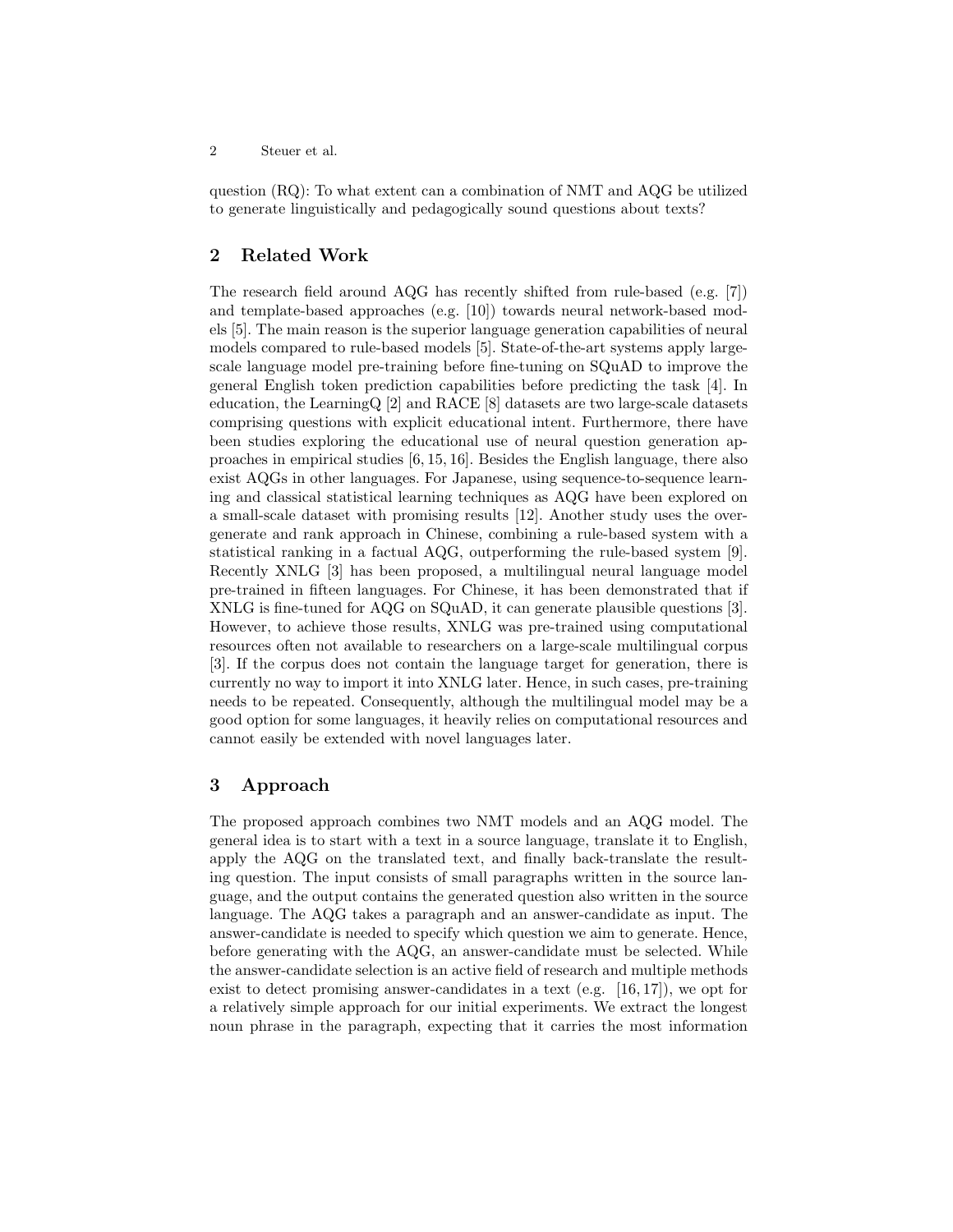in the small paragraphs. Having the answer-candidate and input sentence, we translate them into English using the WMT19 NMT model by Ng et al. [11]. The NMT model consists of transformer-based neural architecture that is trained in large-scale on filtered parallel corpora. It is built on top of the open-source FAIRSEQ sequence modelling toolkit and is developed to be used in research and production [13]. The neural AQG employed in our work is UNILM by Dong et al. [4]. The UNILM model consists of a transformer-network that is pre-trained on a large corpus using multi-task learning with different sequence masks [4].

#### 4 Empirical Evaluation

The evaluation study comprises two human annotators with a background in educational sciences, annotating 80 generated questions in random order. The questions are generated for 48 educational texts, written by teachers based on Wikipedia articles, as first used by Rdian et al. [14]. We randomly select 26 texts with a total of 80 questions from the initial 48 articles. The dataset has question-worthy sentences in the texts already marked by educational experts. During data annotation, annotators apply the hierarchical scheme by Horbach et al. [6]. We achieve a average Krippendorff's  $\alpha = 0.35$  over the nine categories.

An overview of the results in the levels of the annotations scheme is given in Figure 1. We report the results relative to the remaining questions and to all questions, since some questions will not be annotated fully, due to the hierarchical nature of the evaluation scheme. Hence the reported metrics have the form in the form  $Relative\%$  (  $All\%$ ). The provided percentages are averaged over the two annotators and it is important to notice that the bars are relative to the remaining questions in an evaluation level and not to all questions. In total, 88% of the questions are rated as semantically meaningful and understandable. The remaining 12% are rated as not understandable. We found  $93\%(82\%)$  of the questions to be related to the texts' domains, and 97%(85%) of the questions to be free of language-errors. The most problematic factor on the second level was the clarity of the generated questions with: *clear*  $52\%(46\%)$ , more or less clear  $32\%(28\%)$ and *not clear*  $16\%(14\%)$ . The majority of questions is answerable  $80\%(59\%)$ with only  $20\%(15\%)$  being unanswerable. Furthermore  $63\%(46\%)$  of questions are accepted without rephrasing whereas 37%(27%) should be rephrased. The questions usually ask for information directly given in one position of the text  $62\%$  (35%) or in multiple positions in the text  $36\%$  (21%). Using additional external knowledge is only rarely needed  $2\%(1\%)$ . The information inquired is central in  $82\%(48\%)$  and not central in  $18\%(11\%)$ . Finally,  $43\%(25\%)$  of the questions would be used,  $32\%(19\%)$  would maybe be used and  $26\%(15\%)$  would not be used in an educational setting according to our experts.

## 5 Conclusion

In regard to our research question, the results highlight the important properties of the generated questions. First, the syntactic linguistic quality of the generated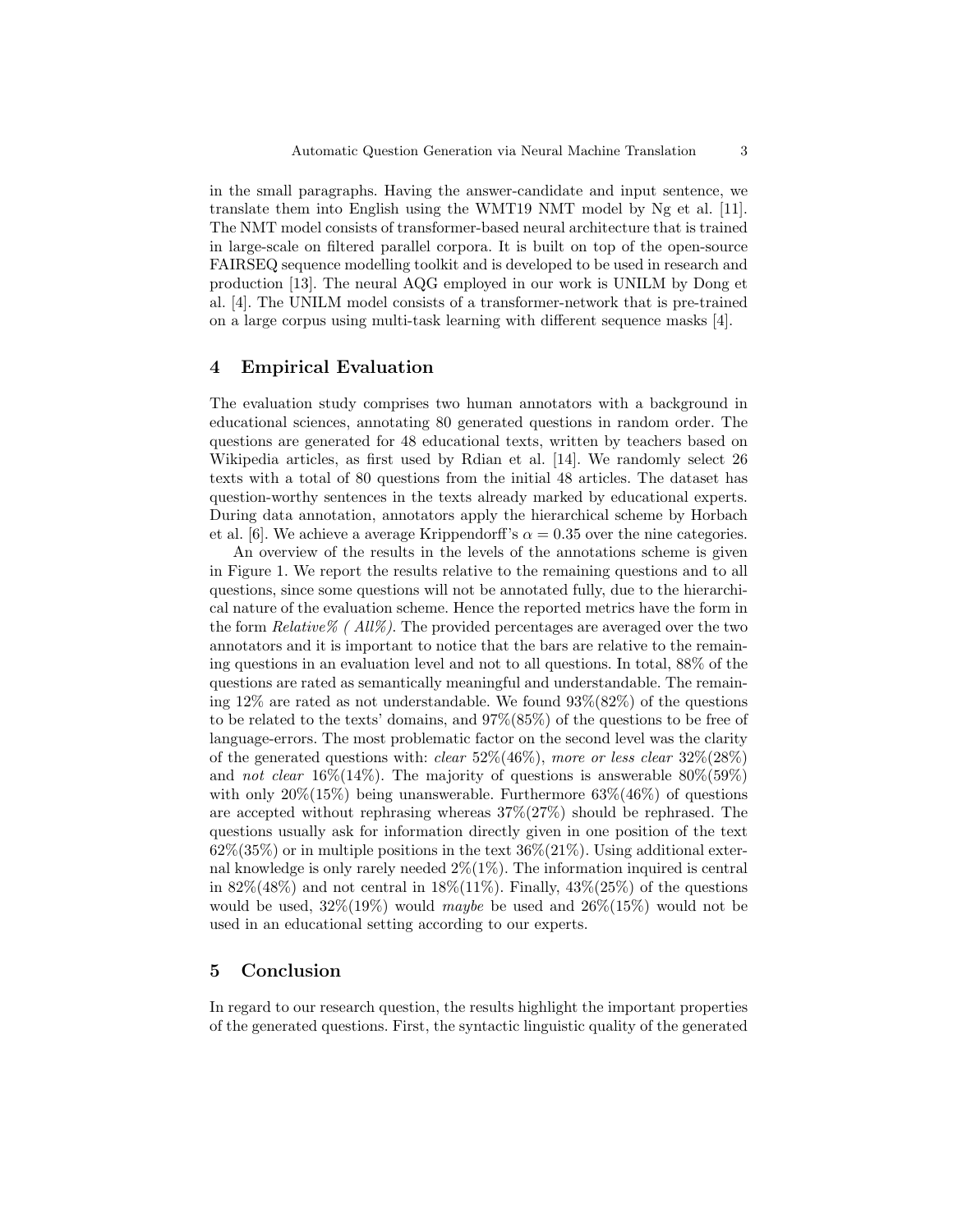4 Steuer et al.



Fig. 1. The results obtained in the evaluation study. The  $N$  indicates how many questions where remaining for the bar plot of the given evaluation item.

questions is high. The majority is understandable and free of language-errors. A look in the data suggests that the incomprehensible questions often stem from a faulty translation of domain terminology. Second, the semantic linguistic quality, the clarity of questions seems to be of concern. Although the questions were mainly answerable and domain-related, annotators found them often to be only more or less clear. In terms of the pedagogical quality, we are able to generate central factual questions aiming directly at the knowledge stated in the text in roughly 50% of all inputs. Our annotators report that they may use around 34% of all generated questions in an educational setting. Consequently, we conclude the approach generated too many pedagogically unimportant questions to give them directly to learners. Currently, we only applied basic answer selection and did not use any question re-ranking method. Related work has shown that answer selection [16] or question ranking [9] may influence the output quality significantly. In future work, we will thus explore these methods. Given sufficient question quality, the approach could then be used to recommend questions to a respective passage to a teacher. The teacher quickly evaluates which of them make sense and marks the good ones as additional self-assessment material with the click of a button.

Acknowledgements This work is funded by the Hessian State Chancellery in the Department of Digital Strategy and Development in the Frderprogramm Distr@l (Frderprodukt: Digitale Innovations- und Technologiefrderung, Frderlinie: 2A Digitale Innovationsprojekte).